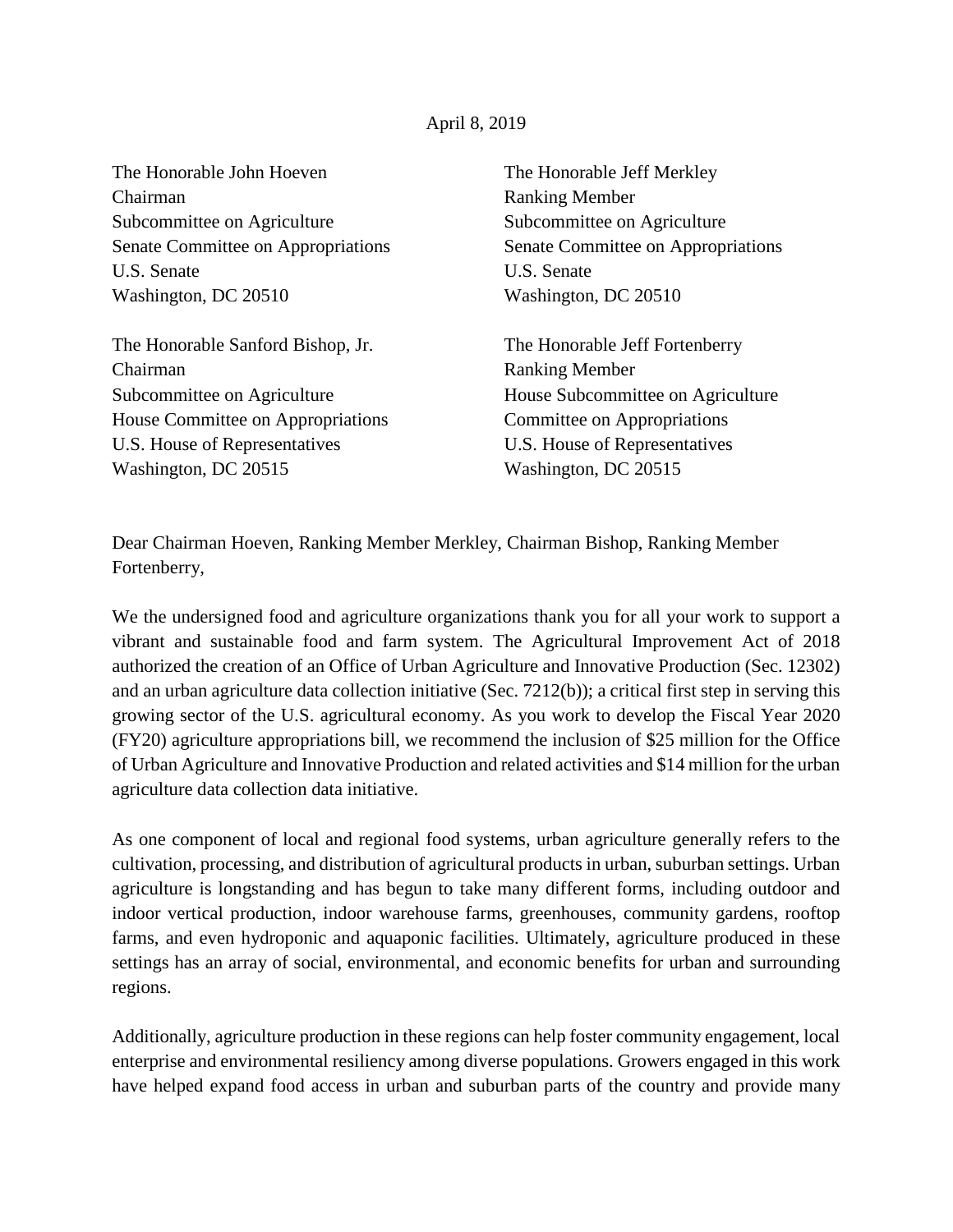environmental services, including carbon and heat sinks, as well as storm water absorption to mitigate flooding. Urban farms and agricultural enterprises promote greater biodiversity, access to nutritious foods, healthy education and create more green spaces. For many beginning farmers, urban agriculture is a pathway to start farming, gain experience, and expand operations into rural communities. Finally, this type of production has proven able to diversify and supplement producers' incomes.

The Office of Urban Agriculture and Innovative Production will help institutionalize urban agriculture, so it receives the support and resources necessary for its continued growth. In addition to establishing an advisory committee, the office is responsible for managing a competitive grants program, coordinating activities with other USDA agencies, engaging stakeholders, identifying State and municipal best practices, and providing leadership for the further development of policies and resources to assist producers in establishing and growing urban farms and related enterprises. Moreover, competitive grants will support the development of urban agriculture and innovative production as will two pilot projects, one designed to create ten urban and suburban county committees and a second to increase community composting while reducing food waste. To better serve urban and emerging agricultural production, a national survey should be conducted to gather information about the size and scale of the current industry.

**We recommend that \$25 million be included in the FY20 agriculture appropriation bills in order to establish the Office of Urban Agriculture and Innovative Production within the USDA and to provide it with the necessary resources to establish the compost and food waste reduction pilots, the urban and suburban county committees, and an urban agriculture development competitive grants program. Furthermore, we recommend an additional \$14 million for the urban agriculture data collection initiative, which is the level of funding the National Agricultural Statistics Service has indicated it would need to conduct such a follow on study to the 2017 Census of Agriculture.** 

We appreciate the opportunity to speak to the importance of the Office of Urban Agriculture and Innovative Production, and we'd like to once again stress the need for it and the data collection of urban agriculture to be fully funded as authorized in the Agricultural Improvement Act of 2018. Thank you for taking time to consider this request, and we look forward to partnering with you in the future to promote urban agriculture.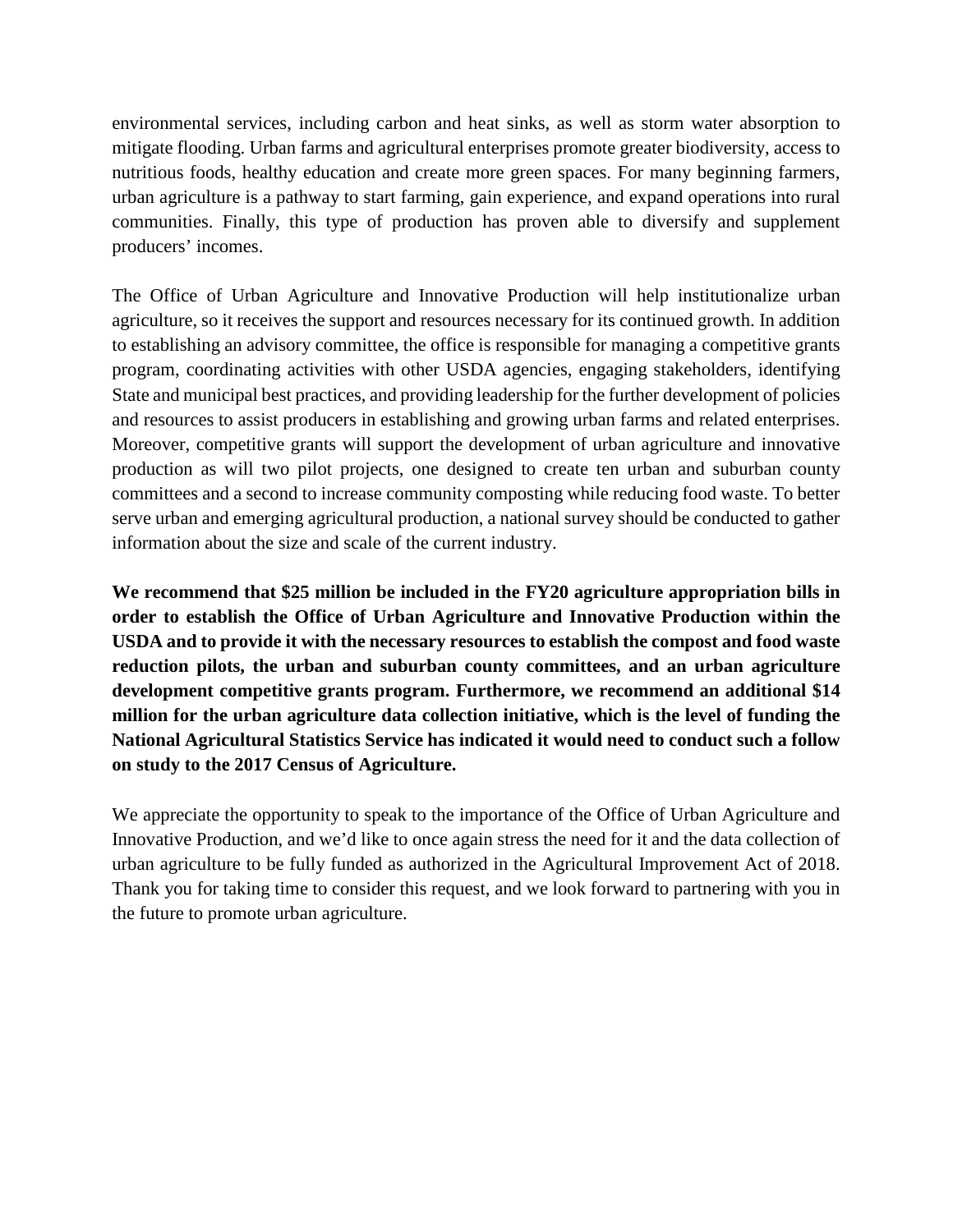## **National Organizations**

AeroFarms, Newark, NJ Certified Naturally Grown, Brooklyn, NY Ecological Farming Association, Soque, CA Fair Food Network, Ann Arbor, MI Farm Aid, Cambridge, MA National Association of Conservation Districts, Washington, DC National Association of State Departments of Agriculture, Arlington, VA National Farmers Union, Washington, DC National Recreation and Parks Association, Arlington, VA National Sustainable Agriculture Coalition, Washington, DC National Young Farmers Coalition, Washington, DC Natural Resources Defense Council, Washington, DC Organic Trade Association, Washington, DC Pollinator Partnership, San Francisco, CA Recirculating Farms Coalition, New Orleans, LA Soil and Water Conservation Society, Ankeny, IA The Conservation Fund, Arlington, VA The Food Trust, Philadelphia, PA The Wallace Center at Winrock International, Arlington, VA Union of Concerned Scientists, Washington, DC FoodCorps, Portland, OR Urban County Farm Bureau Coalition, Washington, DC

## **State & Local Organizations**

Advocates for Urban Agriculture, Chicago, IL After the Harvest, Kansas City, MO and KS Angelic Organics Learning Center, Caledonia and Chicago IL Appetite for Change, Minneapolis, MN Bee Wise Farms, Lansing and Newberry, MI Brooklyn-Queens Land Trust, Brooklyn and Queens, NY California Certified Organic Farmers, Santa Cruz, CA California Restaurant Association, Sacramento, CA Carolina Farm Stewardship Association, Pittsboro, NC Center for Land-Based Learning, West Sacramento, CA Central Louisiana Economic Development Alliance, Alexandria, LA Chicago Food Policy Action Council, Chicago, IL Community Farm Alliance, Berea, KY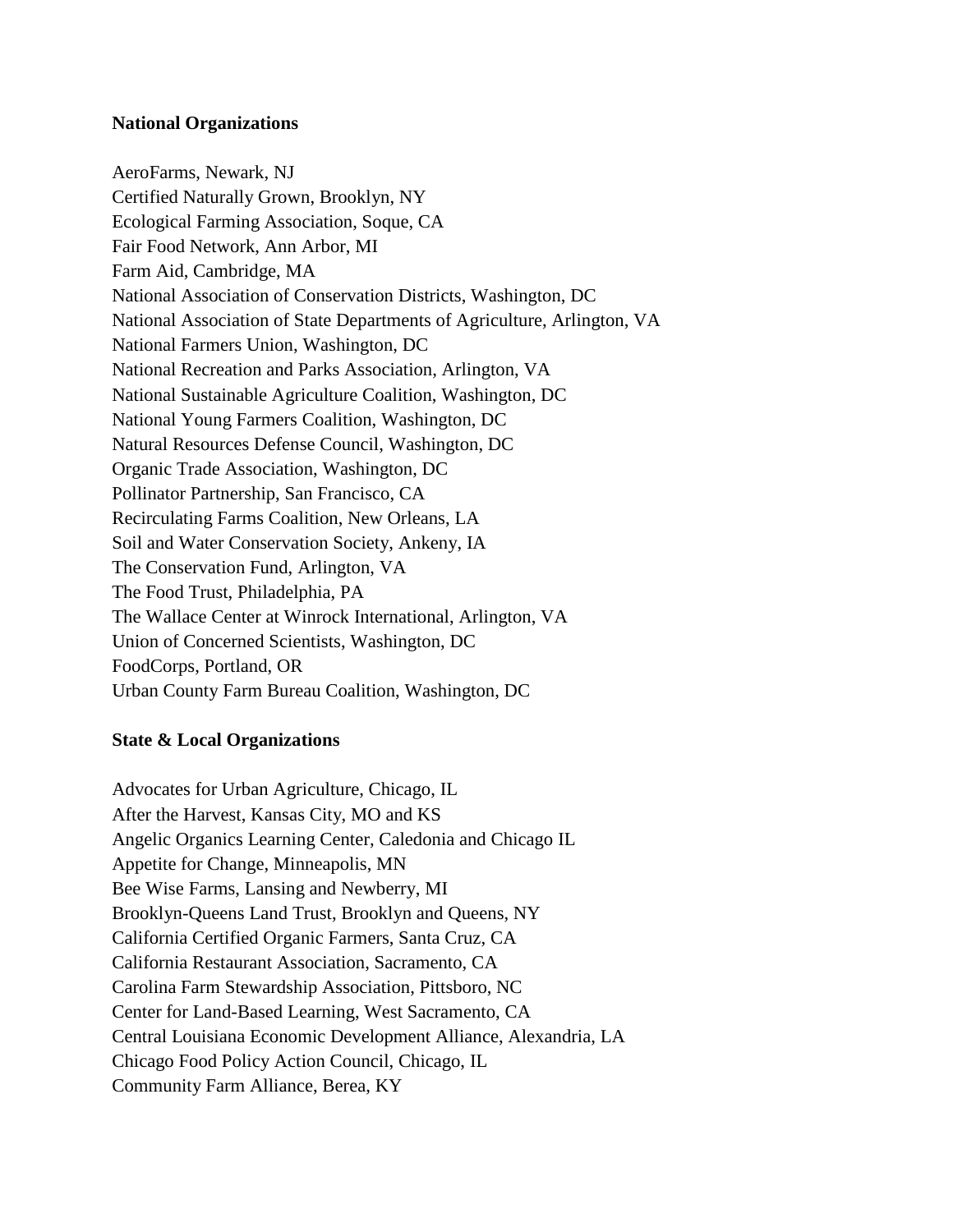Cultivate Kansas City, Kansas City, KS and MO Cultivate Oregon, Portland, OR Cultivating Community, Portland, ME Detroit Food Policy Council, Detroit, MI Eastern Market, Detroit, MI Experimental Farm Network, Philadelphia, PA Farm to City, Philadelphia, PA Genesee Conservation District, Flint, MI Germantown Kitchen Garden, Philadelphia, PA Greater New Orleans Growers Alliance, New Orleans, LA Groundwork Center for Resilient Communities, Traverse City, MI Grow Pittsburgh, Pittsburgh, PA Growing Home, Chicago, IL Growing Hope, Ypsilanti, MI John Hopkins Center for a Livable Future, Baltimore, MD Just Food, New York, NY Just Harvest, Pittsburgh, PA KC Healthy Kids, Kansas City, MO and KS Keep Growing Detroit, Detroit, MI Kelly Street Garden, New York, NY Lansing Urban Farm Project, Lansing, MI Massachusetts Avenue Project, Buffalo, NY Michigan Food and Farming Systems, East Lansing, MI Missouri Organic Recycling, Kansas City, MO New England Farmers Union, New England New York Farm Bureau, Albany, NY Northeast Sustainable Agriculture Working Group, CT, DE, MA, ME, MD, NH, NJ, NY, PA, RI, VT, WV, and DC. Northside Fresh Coalition, Minneapolis, MN Oakland Avenue Urban Farm, Detroit, MI Ohana Gardens, Highland Park, MI Ohio Ecological Food and Farming Association, Columbus, OH OKO Farms, Brooklyn, NY OpenLands, Chicago, IL Oregon Farm to School and School Garden Network, Eugene, OR Our Kitchen Table, Grad Rapids, MI Pennsylvania Association for Sustainable Agriculture, Millheim, PA Pittsburgh Food Policy Council – Urban Agriculture Working Group, Pittsburgh, PA Sacramento Metropolitan Chamber of Commerce, Sacramento, CA Slow Food USA, Brooklyn, NY